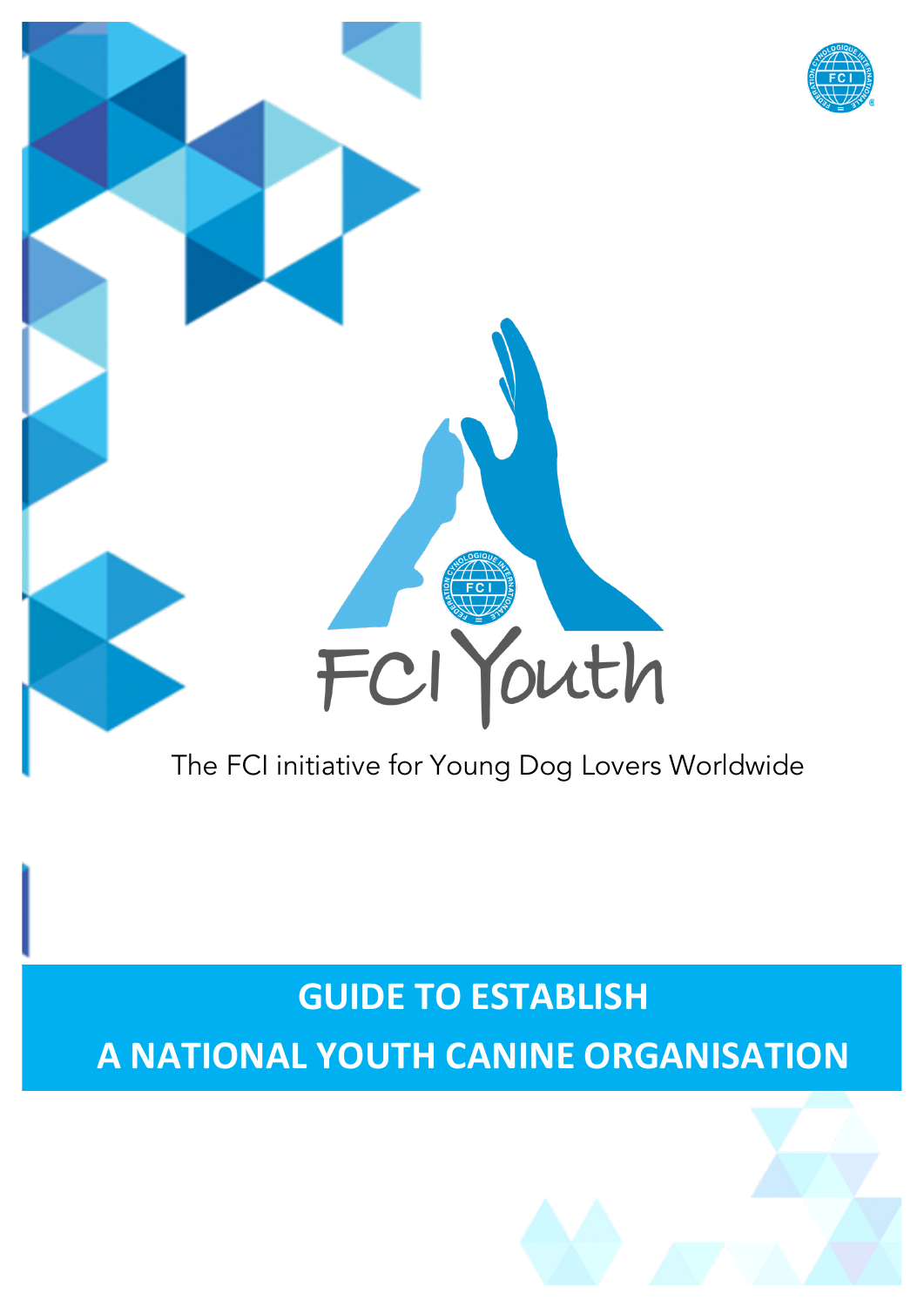# **Guide to Establish a National Youth Canine Organisation**

#### **OVERVIEW**

The purpose of the **FCI Youth** is to lead and support **FCI National Canine Organisations** (NCO) in establishing National Youth Canine Organisations, with the purpose of maintaining and attracting a young population to canine activities and to NCO´s. In this guide we will focus on the main steps in developing a youth organisation from the perspectives of both sides; youths and NCO´s.

You might be an adult participating in cynological activities, and wonder why there are not many activities for youths or youngsters offered by your National Canine Organisation. Or you may wonder why the youngsters you used to see at most canine events are no longer part of the dog world. You start to imagine all of the possibilities on how to interest children, youngsters and young adults into dog sports. On the other hand, you might be a youngster or a young adult who loves dogs and loves everything about cynology, and you would enjoy having more of your friends, and people of the same age as you taking part in cynological modalities. What can you do?

Either as a proactive young leader or as an interested adult, a very viable option is to initiate a National Youth Canine Organisation (NYCO) in your country. Organisations run by (or for) youth can offer a great deal to the dog sport in your country. Youth organisations can be started by young people themselves or by interested adults, but always under the recognition of national FCI member Cynological Organisations.

This guide will help FCI National Organisations on how to establish National Youth groups in their countries. It must be clear that this guide is for reference purposes only, and by no means do new National Youth Organisations have to comply with everything written in this guide. *Each organisation has to respond to the realities and capabilities of their countries.*

In this guide we will discuss the following topics:

- 1. Basic Recommendations:
- 2. What form can a Youth Organization take
- 3. Why Establish Youth Organizations
- 4. Who Should Establish Youth Organizations
- 5. When Should you Establish a Youth Organization
- 6. How to establish a Youth Organization



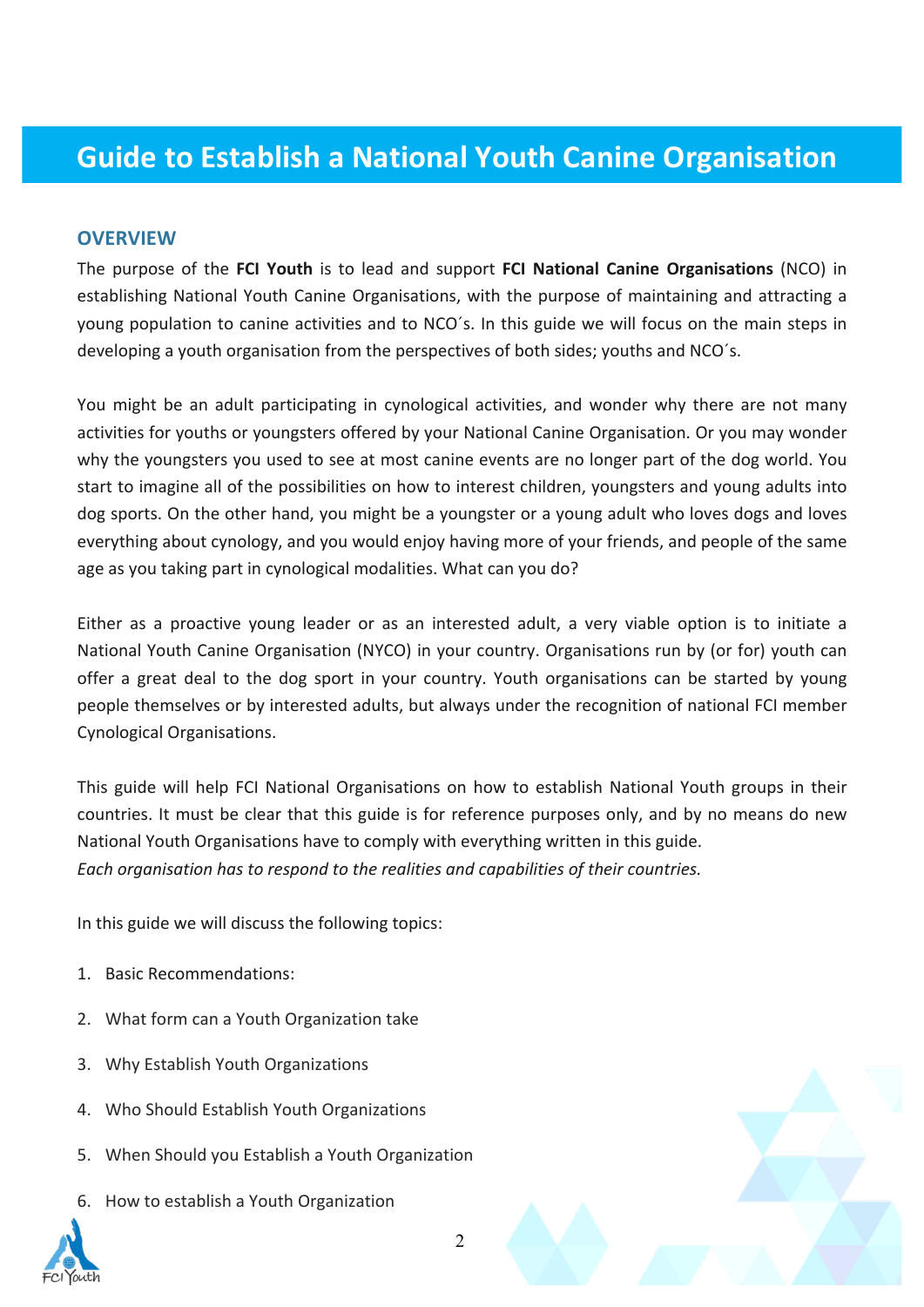#### **Basic Recommendations:**

#### **1. HUMAN RESOURCES WORKING STRUCTURE**

a) Establish a work team by recruiting human resources that are equipped to participate in the youth project, with preference based on their:

- Education and training;
- Level of affinity with youths and dogs;
- Work experience with children, youths and dogs;
- Involvement with canine related modalities;
- Capacity to work together as a team;
- Experience with events and activities;
- Social media management and administrative capacity;
- b) Generate a group structure according to individual competencies;
- c) Decide on a group that demonstrates good capacity to work together as a team;
- d) Create guidelines and requisites for aspiring group members

#### 1. **DEFINING AGE GROUPS**

To properly develop activities for different age groups you need to establish the target age for your NYO activities and initiatives. FCI Youth has established four (4) main age groups. These age groups will help to create programs and activities for each age range and develop strategies on how to approach them, but ultimately, it's up to individual NCO's to decide on appropriate age groups according to individual activities and events.

- Children Boys and girls under 12 years old.
- Youngsters Boys and girls over 12 to 18 years old.
- Young Adults Young men and women over 18 to 25 years old

• Young Professionals - Young men and women over 25 to 35 years old who have professional careers.

a) Define different age levels established for members/activity participants;

b) During activities: age groups are variable and should be decided depending on the type of activity that is projected;

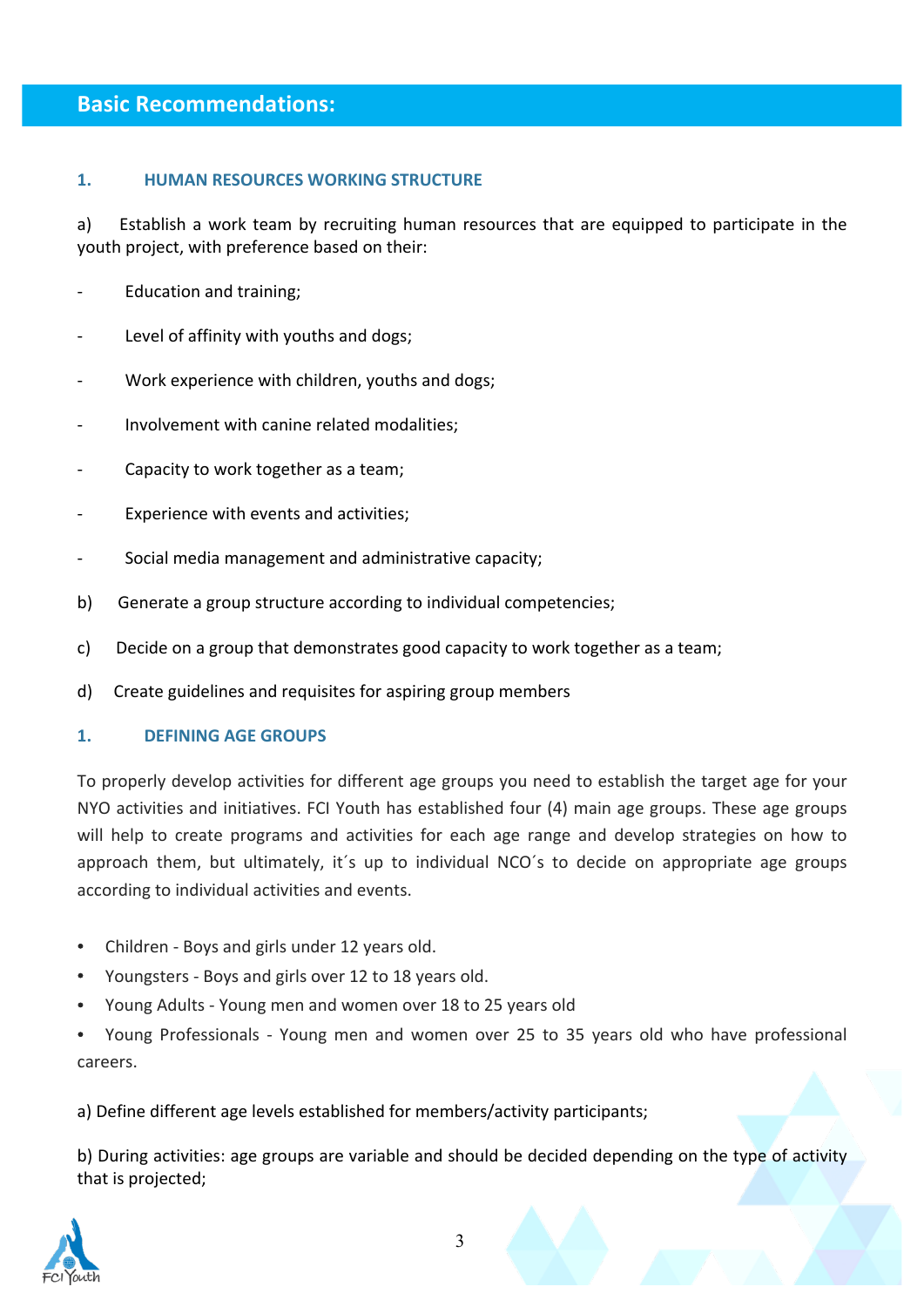#### **3. MARKETING & COMMUNICATION**

a) Logo - Create an official logo for the youth group;

b) Social Media – Create a FB page for the youth group;

- Create a link to the general organization's official website;

- Begin publicizing online, elements such as: the youth group logo, youth group information, flyers and announcement of future events:

c) Pamphlets/Flyers/Roll-ups  $-$  design visual information that can be placed on site during events, distributed in person and publicized through multimedia tools:

d) Merchandise - Invest in merchandise with youth group logo and any optional additional information; 

#### **4. ACTIVITIES & EVENTS**

a) Analyse possible areas of action for youth group activities in different canine modalities, and depending on the frequency of Cynological happenings that are already taking place;

b) Decide on what types of events and activities the general organization wants to organize for youths; 

- Create an event calendar with a list of all possible future activities;

- Research possible locations where youth group activities could take place;

c) Create an inauguration event which would feature some activities for youths

- this event would be the opportunity for the youth group project to be presented in public, during an event that is already organized by the national general organization, and where an elevated number of youths would be likely attending;

d) During events/activities provide to interested public all promotion tools available on site, such as:

- Personal/direct networking;
- Pamphlet distribution;
- Merchandise offers;
- Questionnaires;
- Activities

e) Organize a presentation of all vouth team members to the general public also through social media tools; 

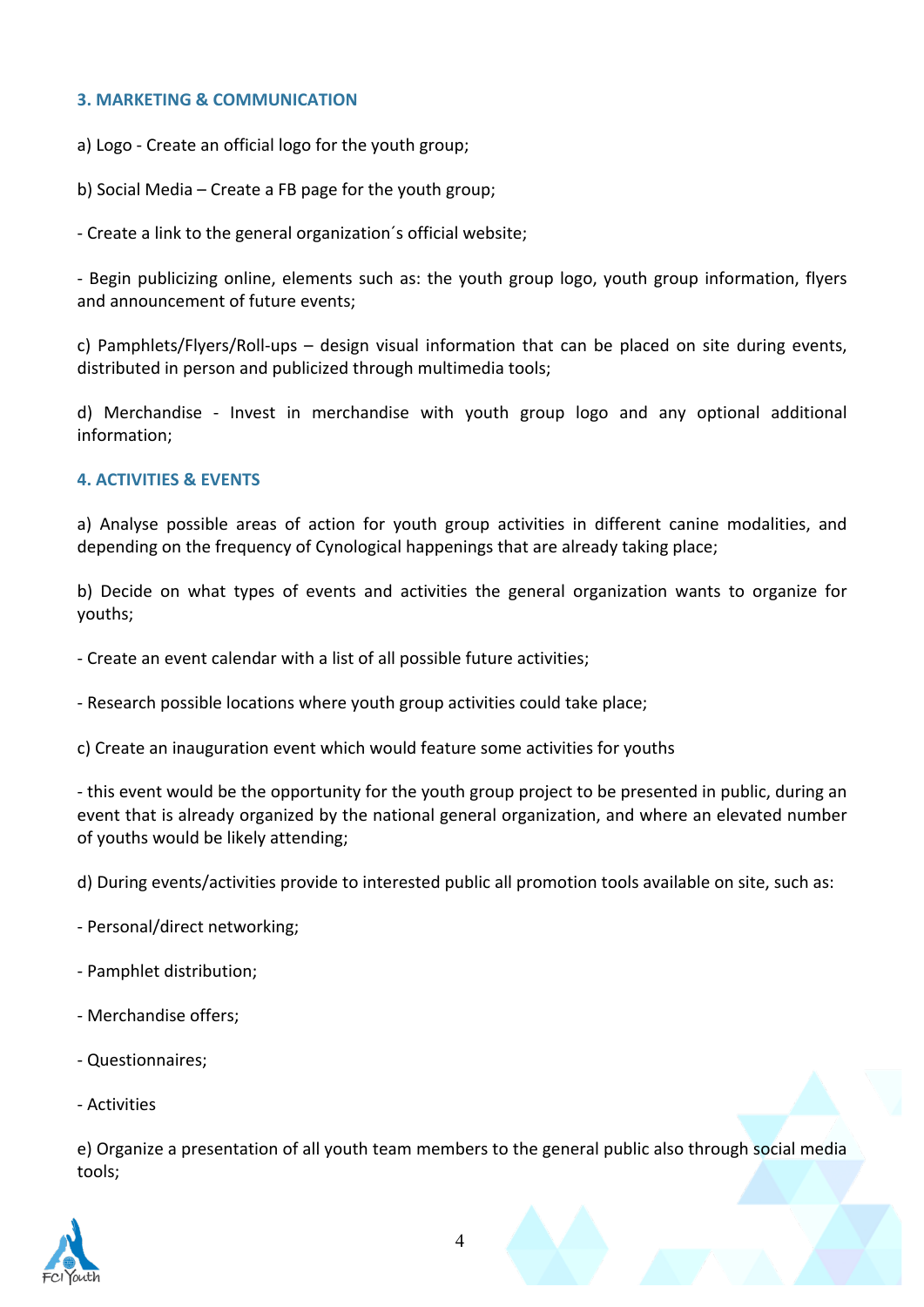#### **5. ADMINISTRATION TOOLS**

- a) Project Budget this can be structured on an annual or monthly scheme;
- b) Create a database for group members;
- c) Manage social media and update current news;
- d) Define specific tasks for the group team;
- e) Organize deadlines and keep event calendar updated:

#### **6. SPONSORSHIP & SUPPORT**

- a) Establish contact with institutions which can be of help to the project;
- b) Research and contact town halls for permission to organize events on site in certain locations.

# **WHAT FORM CAN A YOUTH ORGANISATION TAKE?**

A youth organisation can be almost as broad-or as narrow in scope as the possibilities and capabilities of cynology in your country. The Youth Organisation can be organised and run by young people, but we strongly recommend that NCOs appoint a more experienced person to be the coordinator or coach for the group. 

#### **ESTABLISH NYCO's GOALS AND ANNUAL PLANNING**

It is important to establish realistic and doable goals for your organisation. Take into consideration the realities of the cynology in your country and the interests of young people. Establish short and long term objectives. Make a plan on annual events you may organize, and important contents that need to be created to support your intended activities.

Short term goals are recommended to be set according to the most viable activities your country (National Organization) can promote and develop. Long term goals could be any idea or plan the National Organization has, and that are not necessarily activities already taking place at the moment of planning. The established goals can be determined by cynological activities or sports, education, recreation or social objectives.

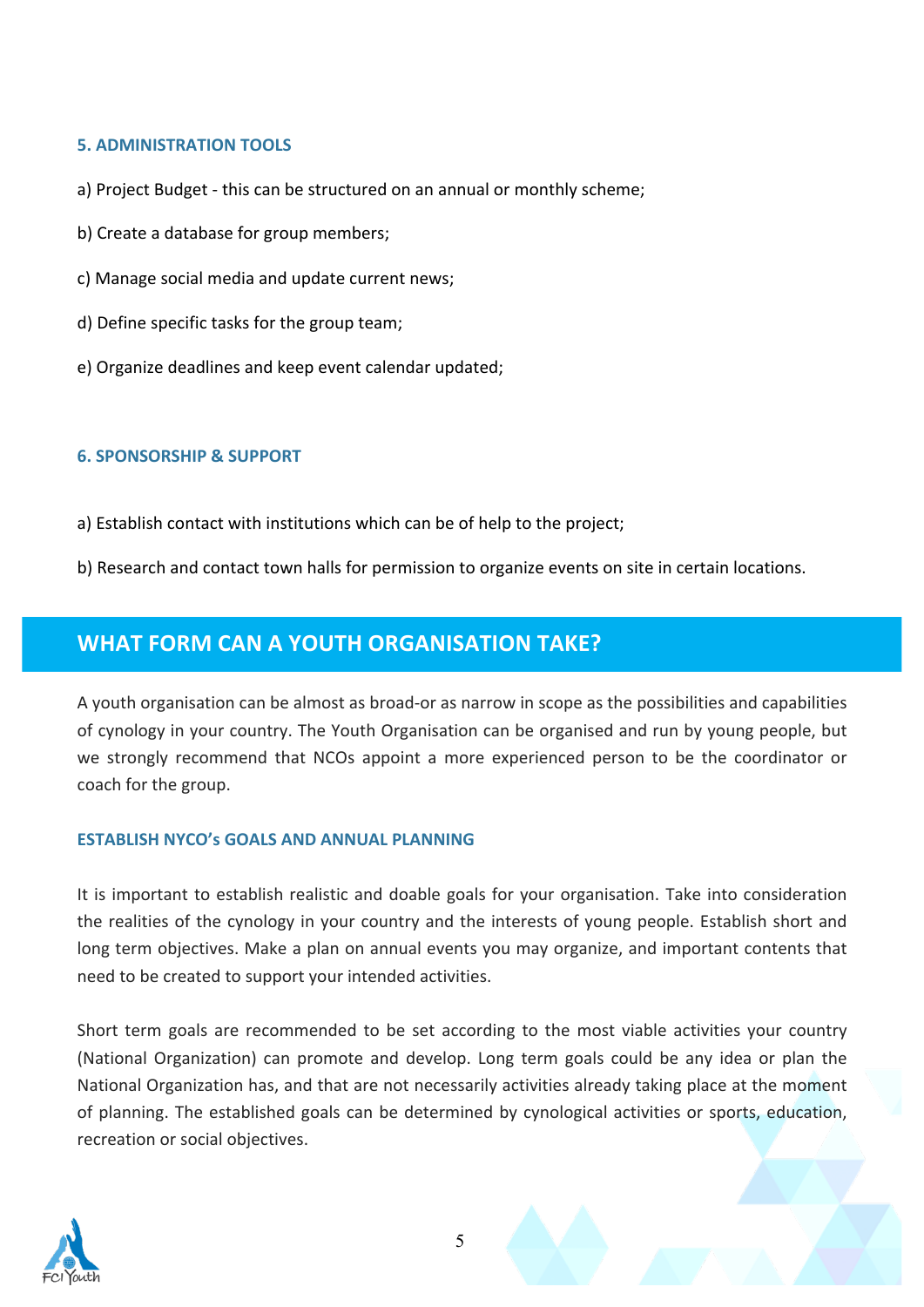### **WHY ESTABLISH YOUTH ORGANISATIONS?**

Participation in youth organisations has many advantages for young dog lovers as well as for the dog sport in general. Of course, the most obvious advantage is that youth organisations provide young people with an opportunity forum, as to fully and effectively give them a space for participation in the cynological world, providing them with the correct tools and support values for the future of the sport, and prepare them to be the next generation of the FCI, and your National Cynological Organization.

#### **ADVANTAGES FOR YOUTHS INVOLVED IN DOG'S SPORTS**

• Being part of a group can help young people develop important personal and interpersonal skills. These include the ability to think critically and solve problems, and the assumption of personal and group responsibility.

It can help young people gain self-confidence and self-esteem. Contributing to a group can help youth to see themselves as being able to really help other people, and having something important to offer to their community.

• It can help reduce the risk of becoming involved in unsafe activities. Being involved in community activities has been shown to be a protective factor by helping young people in making healthy choices, and to feel support and safety within a group with shared affinities. This is because by being involved in an organisation, youths have to opportunity to develop their own identities and to make solid friendships.

• Young people involved in organisations can develop job skills, including organisational competences, the ability to run meetings, and experience working with a wide variety of people. These skills that young people learn from being part of a group can help them be prepared for any job they might choose.

• It is common for organisations to give youths a "safe space" where they can express themselves through arts and activities, or just by being able to talk openly with peers and supportive caring adults.

• Youth organisations offer leadership opportunities that young people might not get otherwise.

• Young people can develop a strong support network through contact with other young people who make healthy choices, and who can help convince them to stay healthy, as well.

These points are general advantages. A National Youth Canine Organisation will provide youngsters with fun, relatable and interesting alternatives to be part of in the cynological culture.

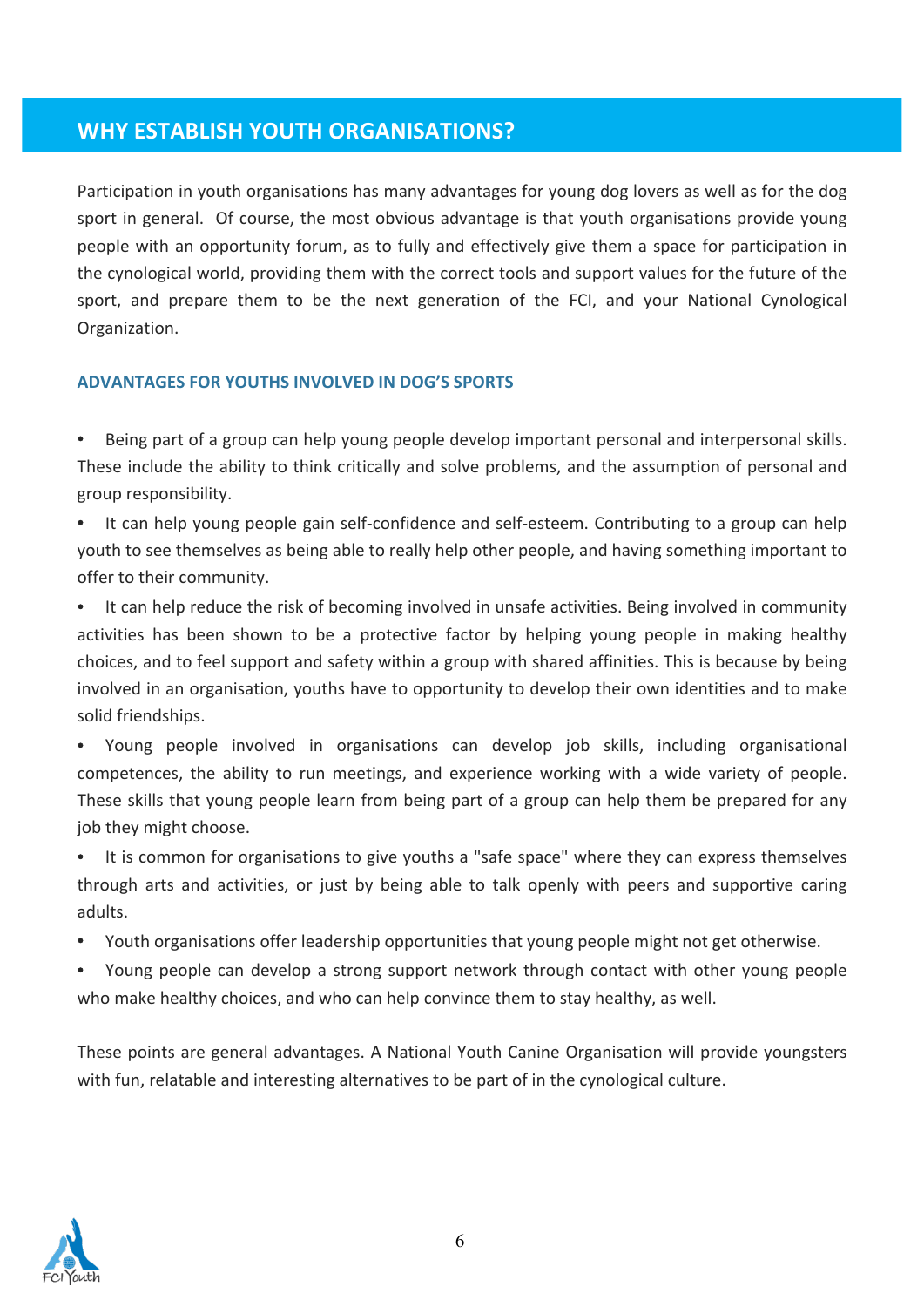#### **ADVANTAGES FOR NATIONAL CANINE ORGANISATIONS**

NYCOs will help in shaping the next generation of young dog lovers attracting a new audience to the dog scene, and maintain youths interested in the actual dog world. Other benefits include:

- Keeping young people involved in cynology;
- Educating young people in training and in taking proper care of dogs;
- Educating responsible dog owners;
- Offering quality and meaningful pastime with dogs;
- Involving a new generation with the FCI;
- Contributing to shaping a cynological culture around the world.

# **WHO SHOULD ESTABLISH YOUTH ORGANISATIONS?**

The FCI Canine National Organisation should be the head of the project in each country, and it´s up to the NO to determine the staff and human resources selected for the Youth National Organisation. As mentioned before, national Youth groups can be driven by adults or by interested youngsters. The members can be new people/youngsters that are part of the dog-world and pointed by the NO, and could also be volunteers, or they could even be staff from the existing National Organisation.

The success of the project will be a reflection of the interest of the people working on it, so it is best to think who would be the best option the National Organisation can count on.

# **WHEN SHOULD YOU ESTABLISH A NYCO?**

If there is a group of young people interested in starting and being part of the initiative in your country, as soon as approval is received from the direction of your NCO, as soon as you can start is the best time. On the other hand, you should plan ahead to take advantage of activities organised by NCOs, such as International Dog Shows, seminars or sport activities.

• Keep in mind schools and universities' calendars to guarantee the attendance of the group members.

• Coordinate with your NCO in order to establish the best possible way to launch the project.



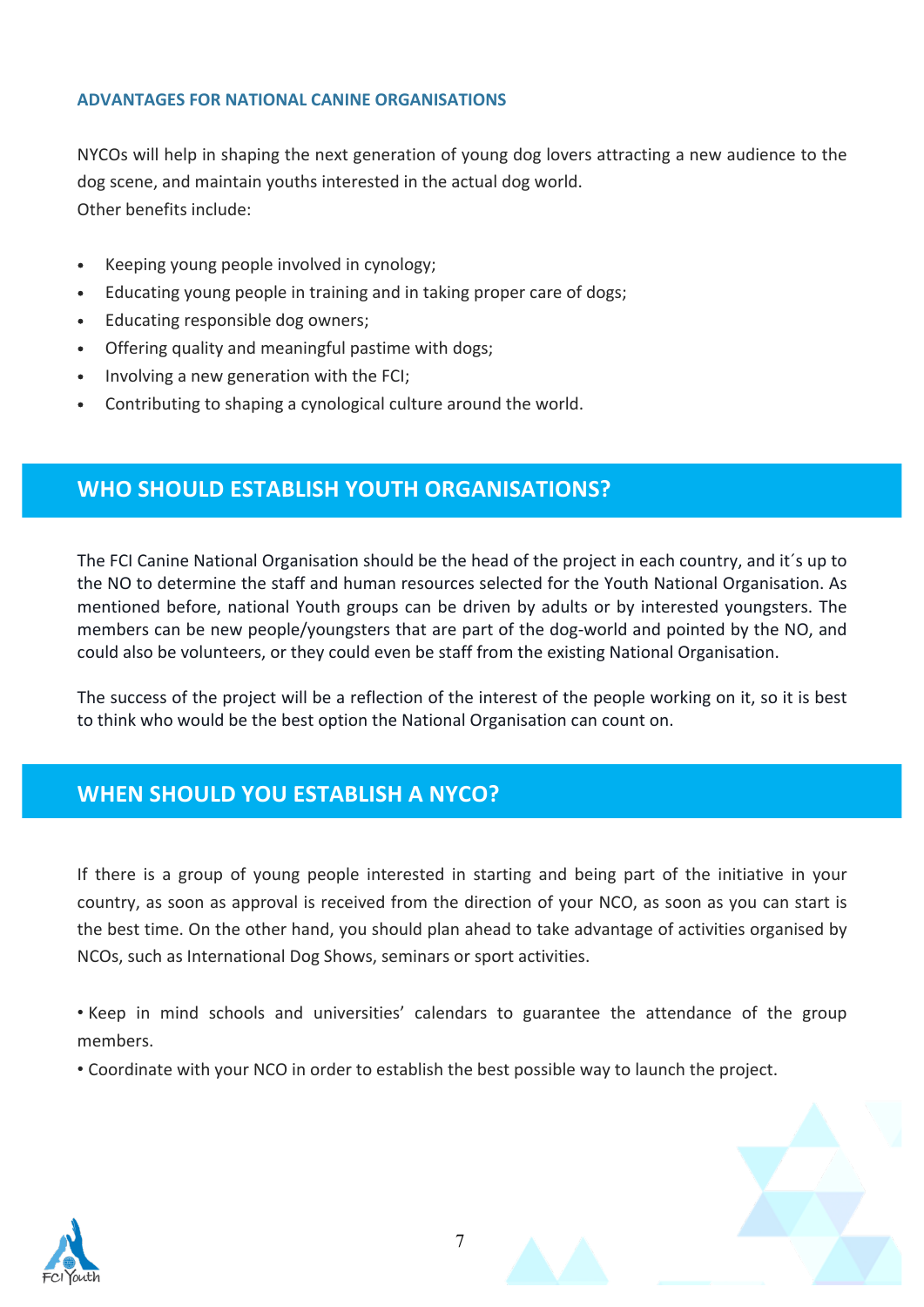# **HOW TO ESTABLISH A YOUTH ORGANISATION**

#### **DECIDE THE TYPE OF ORGANISATION YOU WANT TO FORM**

National Youth Canine Organisations can be organised differently in each country, taking into consideration the cynological realities and capabilities of the country. No matter what form of youth organisation you consider to form, it must be under the rules and regulations of your NCO.

The best way to get an idea of what form your NYCO should take into action is by asking young people about their interests, ideas and issues. Research about their interests in the most popular canine sports, their future goals and how they feel about being part of a NYO. With the information received you can decide on which areas you should work first. Some examples are:

- Education on all cynological modalities
- Activities for youngsters
- Summer camps
- Conformation
- Obedience
- Agility
- Herding
- Utility Dogs

Your NCO can help identify which activities or topics are the best suitable or needed with youngsters. You will find that the ideas and interest of youngsters in your county are not as you thought.

#### **DECIDE WHERE THE ORGANISATION SHOULD BE BASED**

Each country has their own geographical realities, which are recommended to be taken into consideration when determining the principal location of the NYO. The location is very important to determine how it will work and who will be working in your projects. 

NCO should be key in recommending how this can be determined in order to comply with realistic and established goals.

#### **RECRUIT MEMBERS**

Members are the most important element of the organisation and of course one of our main goals in how to attract more young people into the dog world. It is up to you to determine how the NYO will